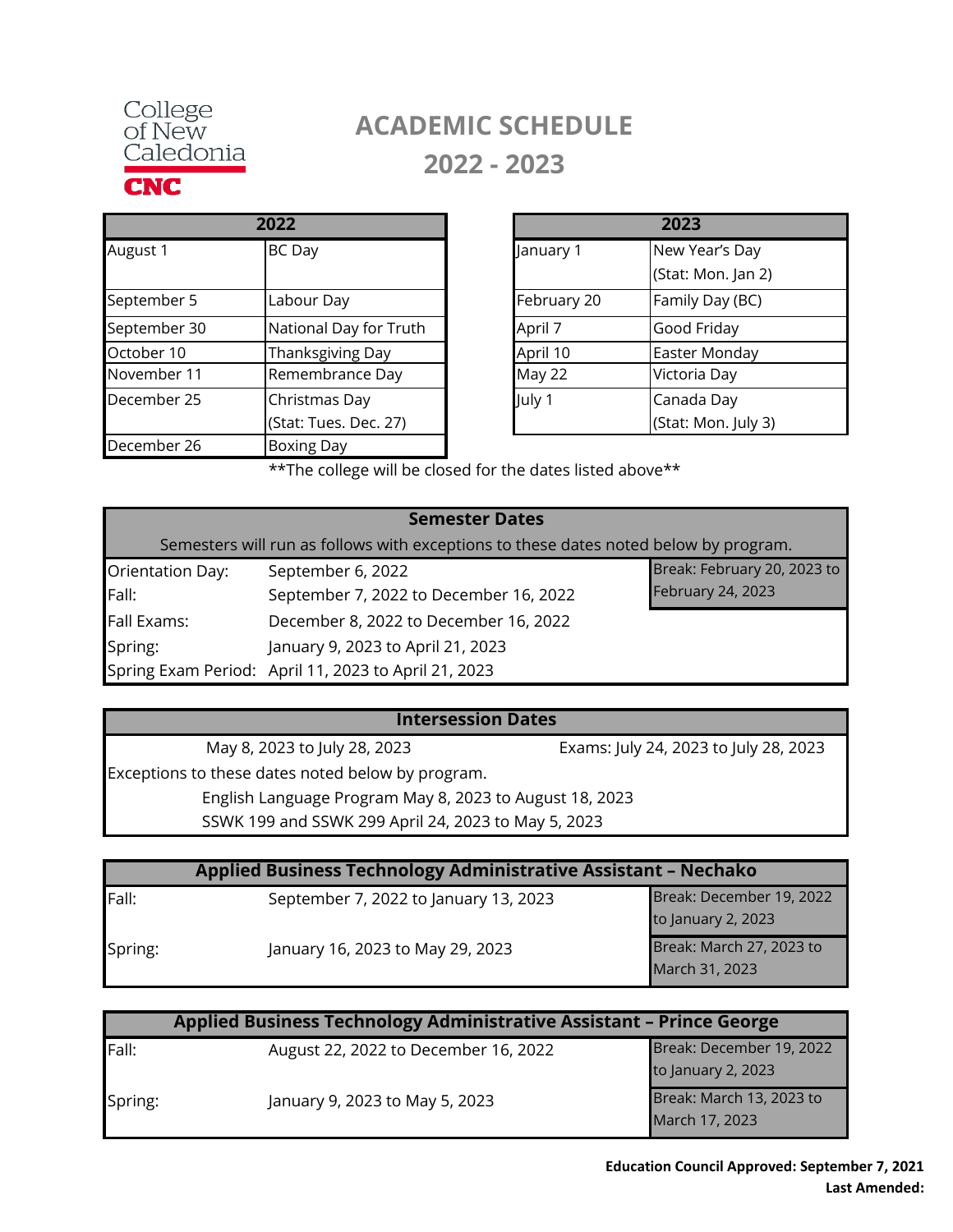| <b>Applied Business Technology Office Assistant - Mackenzie</b> |                                      |                                                |
|-----------------------------------------------------------------|--------------------------------------|------------------------------------------------|
| Fall:                                                           | August 22, 2022 to December 16, 2022 | Break: December 19, 2022<br>to January 2, 2023 |
| Spring:                                                         | January 9, 2023 to May 5, 2023       | Break: March 13, 2023 to<br>March 17, 2023     |

| <b>Applied Business Technology Office Clerk - Mackenzie</b> |                                      |                          |
|-------------------------------------------------------------|--------------------------------------|--------------------------|
| Fall:                                                       | August 22, 2022 to December 16, 2023 | Break: December 19, 2022 |
|                                                             |                                      | to January 2, 2023       |
| Spring:                                                     | January 9, 2023 to May 5, 2023       | Break: March 13, 2023 to |
|                                                             |                                      | March 17, 2023           |

| Automotive Service Technician Diploma - Prince George |                                     |                          |
|-------------------------------------------------------|-------------------------------------|--------------------------|
| Year 1:                                               | September 6, 2022 to April 14, 2023 | Break: December 19, 2022 |
| Co-Op Term:                                           |                                     | to January 2, 2023       |

| <b>Bookkeeping Certificate - Prince George</b> |                                        |                 |
|------------------------------------------------|----------------------------------------|-----------------|
| Fall:                                          | September 7, 2022 to December 16, 2022 | <b>No Break</b> |
| Spring:                                        | January 9, 2023 to June 30, 2023       |                 |

| <b>Computer Network Technician Certificate - Prince George</b> |                                        |                             |
|----------------------------------------------------------------|----------------------------------------|-----------------------------|
| Fall:                                                          | September 6, 2022 to December 16, 2022 | Break: February 20, 2023 to |
| Spring:                                                        | January 9, 2023 to April 28, 2023      | February 24, 2023           |
|                                                                |                                        |                             |

| <b>Dental Assisting Certificate - Prince George</b> |                                                      |                             |
|-----------------------------------------------------|------------------------------------------------------|-----------------------------|
| Fall: Semester 1:                                   | September 7, 2022 to December 16, 2022               | Break: February 20, 2023 to |
|                                                     | Spring: Semester 2: January 9, 2023 to April 7, 2023 | February 24, 2023           |
| Practicum:                                          | April 10, 2023 to April 21, 2023                     |                             |
| Intersession:                                       | April 24, 2023 to May 26, 2023                       |                             |
| Practicum:                                          | May 29, 2023 to June 9, 2023                         |                             |

| <b>Dental Hygiene Diploma - Prince George</b> |                                                                          |                                                         |
|-----------------------------------------------|--------------------------------------------------------------------------|---------------------------------------------------------|
| <b>Fall:</b><br>Spring:                       | September 7, 2022 to December 16, 2022<br>January 9, 2023 to May 5, 2023 | Break: February 20, 2023 to<br><b>February 24, 2023</b> |
|                                               |                                                                          |                                                         |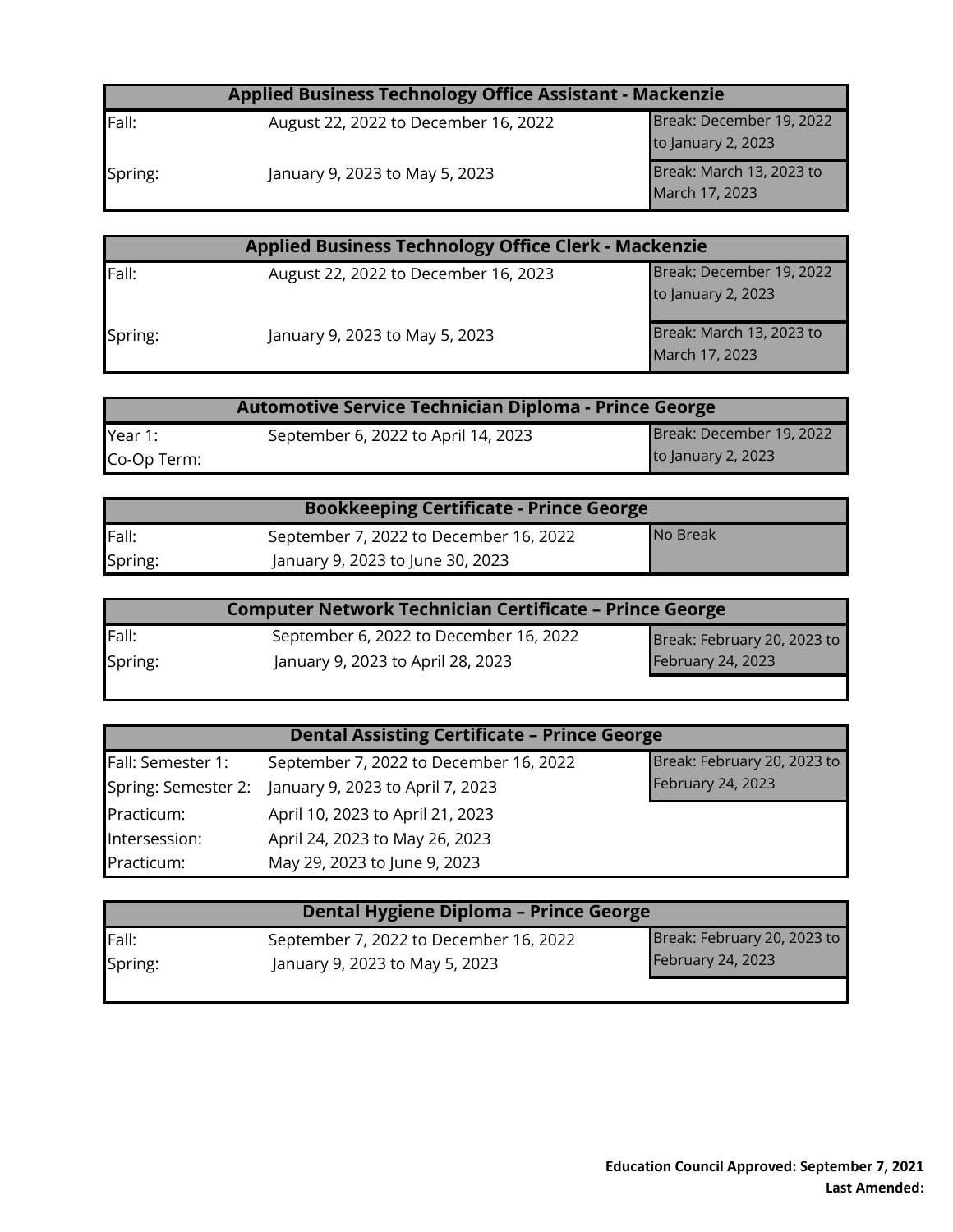### **Diagnostic Medical Sonography Diploma – Prince George**

| Term 6 Cohort 2: | April 25, 2022 to September 16, 2022    |
|------------------|-----------------------------------------|
| Term 4 Cohort 3: | September 7, 2022, to December 2, 2022  |
| Term 5 Cohort 3: | January 9, 2023 to April 14, 2023       |
| Term 6 Cohort 3: | April 24, 2023 to September 15, 2023    |
| Term 1 Cohort 4: | September 7, 2022, to December 16, 2022 |
| Term 2 Cohort 4: | January 9, 2023 to April 14, 2023       |
| Term 3 Cohort 4: | April 24, 2023 to July 14, 2023         |

| <b>Early Childhood Care and Learning Diploma - Prince George</b> |                                        |                             |  |
|------------------------------------------------------------------|----------------------------------------|-----------------------------|--|
| Fall (term 1):                                                   | September 7, 2022 to December 16, 2022 | Break: February 27, 2023 to |  |
| <b>ECCL 199</b>                                                  | November 18, 2022 to December 16, 2022 | March 3, 2023               |  |
| <b>ECCL 295</b>                                                  | November 4, 2022 to December 16, 2022  |                             |  |
| <b>ECCL 299</b>                                                  | November 4, 2022 to December 16, 2022  |                             |  |
| Spring (Term 2):                                                 | January 9, 2023 to January 26, 2023    |                             |  |
|                                                                  | March 6, 2023 to April 14, 2023        |                             |  |
| <b>ECCL 190</b>                                                  | January 27, 2023 to February 24, 2023  |                             |  |
| Intersession (Term 3):                                           |                                        |                             |  |
| <b>ECCL 295</b>                                                  | April 20, 2023 to June 2, 2023         |                             |  |
| <b>ECCL 299</b>                                                  | April 20, 2023 to June 2, 2023         |                             |  |
| <b>ECCL 195</b>                                                  | April 21, 2023 to June 2, 2023         |                             |  |
| Fall (Term 4):                                                   | September 5, 2023 to December 15, 2023 |                             |  |
| <b>ECCL 199</b>                                                  | November 17, 2023 to December 15, 2023 |                             |  |

# **Health Care Assistant - Prince George**

August 1, 2022 to August 29, 2023

ECCL 299 November 3, 2023 to December 15, 2023

| <b>Heavy Mechanical Trades Diploma</b> |                                     |                          |
|----------------------------------------|-------------------------------------|--------------------------|
| Year 1:                                | September 6, 2022 to April 13, 2023 | Break: December 19, 2022 |
|                                        |                                     | to January 2, 2023       |

| Medical Device Reprocessing Technician Associate Certificate - Prince George |                                  |          |
|------------------------------------------------------------------------------|----------------------------------|----------|
| Spring:                                                                      | January 16, 2023 to May 19, 2023 | No Break |

|         | Medical Office Assistant Associate Certificate - Prince George |          |
|---------|----------------------------------------------------------------|----------|
| Spring: | January 10, 2023 to June 23, 2023                              | No Break |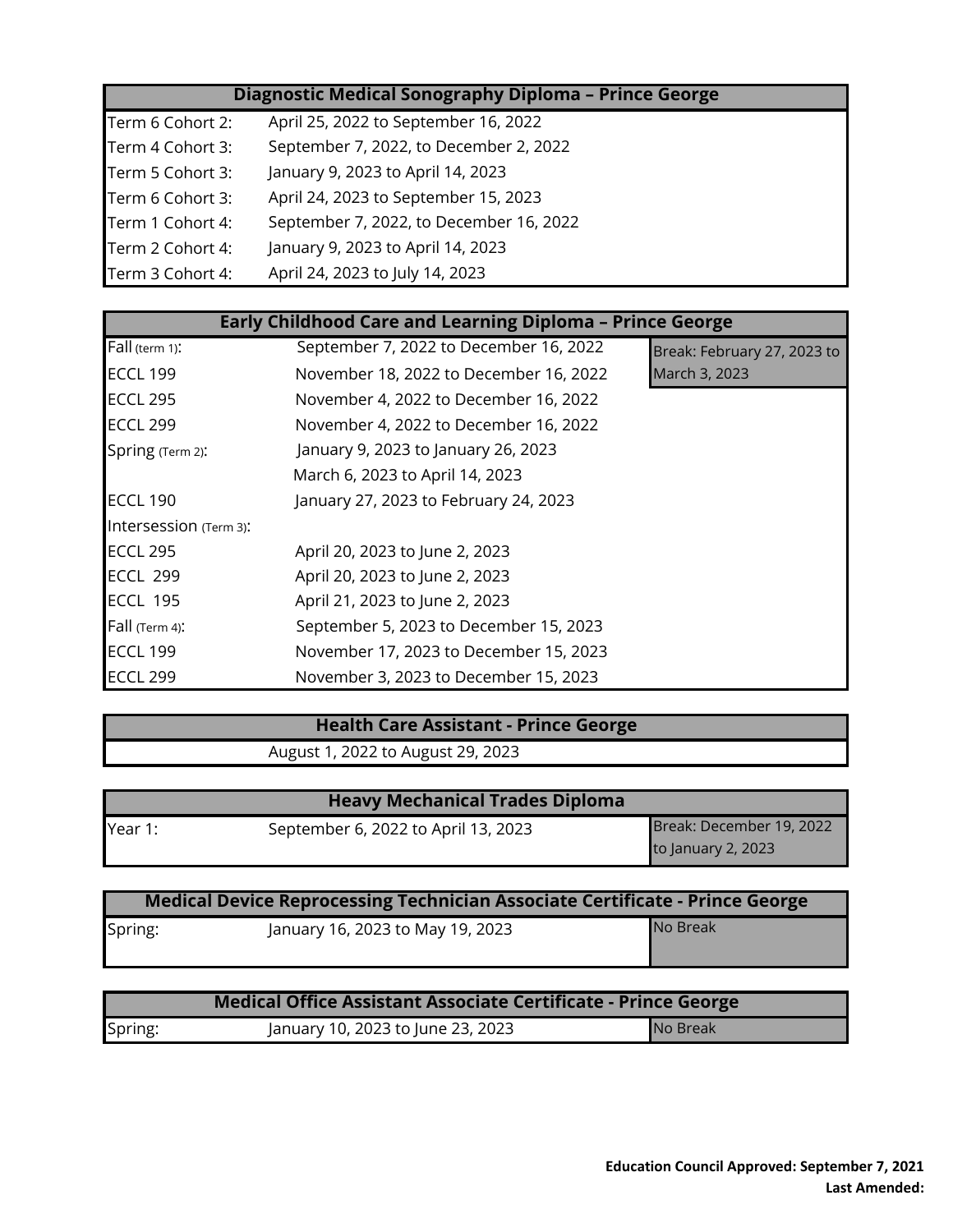### **Medical Laboratory Technology Science Diploma – Prince George**

Fall (term 2 and 4): August 15, 2021 to December 16, 2021 Spring (term 1 and 3): January 9, 2022 to May 19, 2022 Practicum: June 5, 2022 to April 30, 2023

Break: March 6, 2023 to March 17, 2023 Break: October 11, 2022 to October 14, 2022

## **Medical Radiography Technology Diploma – Prince George**

| Term 1(15 weeks):                           | September 7, 2022 to December 16, 2022 | Break: February 20, 2023 to |
|---------------------------------------------|----------------------------------------|-----------------------------|
| Term 2 (16 weeks):                          | January 9, 2023 to April 21, 2023 *    | February 24, 2023           |
| Term 3 (15 weeks):<br>Term $4$ (2nd yr)     | May 1, 2023 to August 11, 2023         |                             |
| $(16$ weeks):<br>Term $5$ (2nd yr)          | August 29, 2022 to December 16, 2022   |                             |
| $(15 \text{ weeks})$ :<br>Term $6$ (2nd yr) | January 9, 2023 to April 21, 2023      |                             |
| $(16$ weeks):                               | May 1, 2023 to August 18, 2023         | *No Break                   |

| Northern Collaborative Baccalaureate Nursing - Prince George/Quesnel |                                        |                             |
|----------------------------------------------------------------------|----------------------------------------|-----------------------------|
| Fall:                                                                | September 7, 2022 to December 16, 2022 | Break: February 20, 2023 to |
| Spring:                                                              | January 9, 2023 to April 21, 2023      | February 24, 2023           |
| Intersession P.G.:<br>April 24, 2023 to May 28, 2023                 |                                        |                             |
| Intersession Quesnel: April 22, 2023 to May 26, 2023                 |                                        |                             |

| <b>Nursing Unit Assistant Certificate - Prince George</b> |                                         |                          |
|-----------------------------------------------------------|-----------------------------------------|--------------------------|
| Fall:                                                     | September 24, 2022 to December 17, 2022 | Break: December 19, 2022 |
| Spring:                                                   | January 9, 2023 to May 6, 2023          | to January 2, 2023       |
| Intersession                                              | May 8, 2023 to October 6, 2023          |                          |

| Post Diploma of Information Technologies - Prince George |                                        |                             |
|----------------------------------------------------------|----------------------------------------|-----------------------------|
| Fall:                                                    | September 7, 2022 to December 22, 2022 | Break: February 20, 2023 to |
| Spring:                                                  | January 9, 2023 to April 28, 2023      | <b>February 24, 2023</b>    |
| Intersession:                                            | May 8, 2023 to August 25, 2023         |                             |